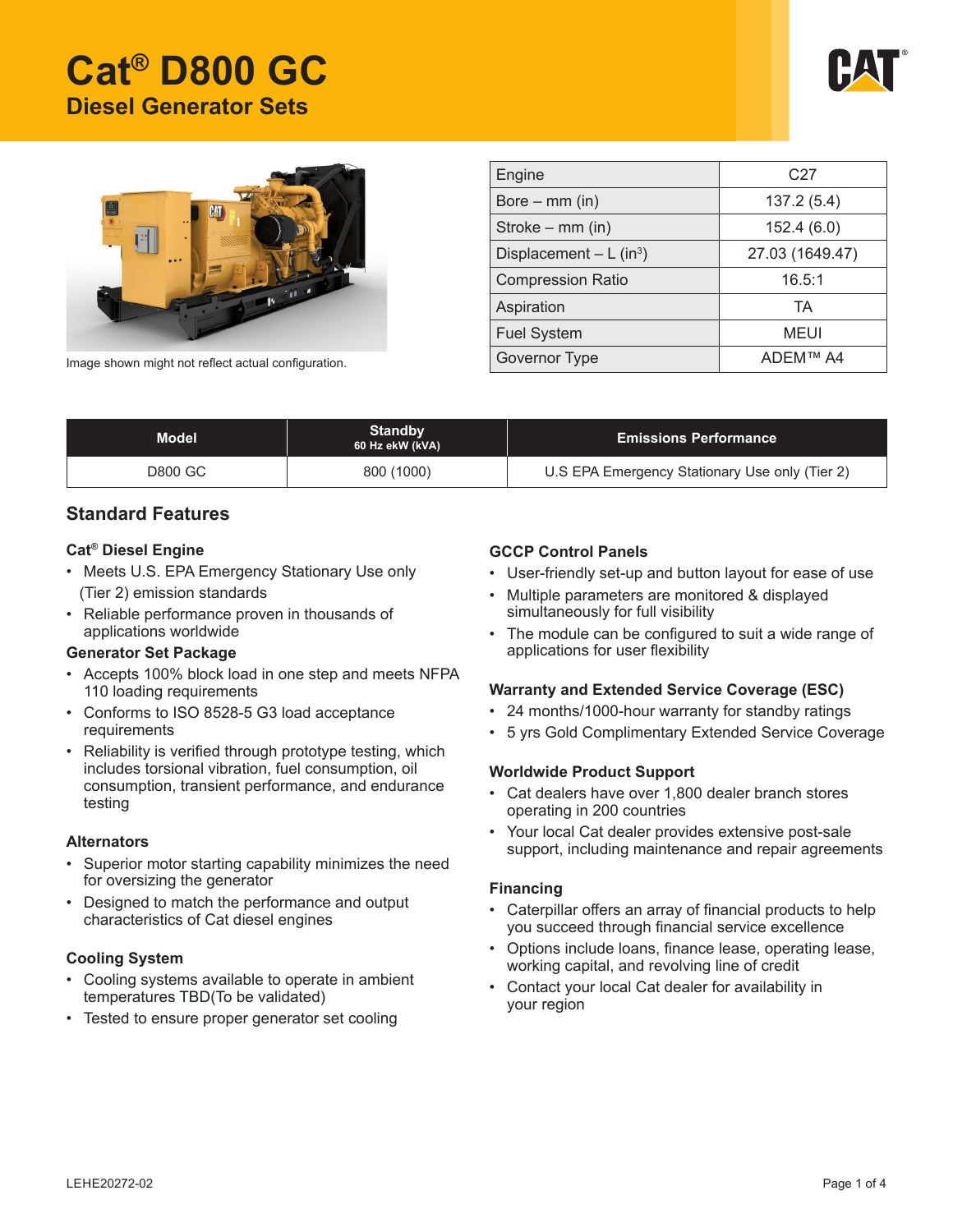# **D800 GC Diesel Generator Sets Electric Power**

# **Standard and Optional Equipment**

#### **Engine**

*Air Cleaner* Open element □ Dual element *Starting*  $\square$  Standard batteries □ Oversized batteries □ Dual Electric Starters □ Jacket water heater *Engine Attachments* 6" Exhaust Flexible Fittings □ 6" Exhaust Flange Kits **□ Radiator Duct Flange** 

#### **Alternator**

*Output voltage* 480V  $\square$  600V *Temperature Rise (over 40°C ambient)* □ 125°C  $\Box$  105°C *Winding type* **□ Random wound** *Excitation*  $\Box$  Internal excitation (IE) Permanent magnet (PM) *Attachments* Anti-condensation heater

#### **Power Termination**

*Type* □ Circuit breaker (Primary)  $\Box$  1200A  $\Box$  1600A  $\Box$  2000A □ Circuit breaker (Auxiliary)  $\Box$  250A  $\Box$  400A 3-pole □ Manually operated *Trip Unit* **Q LSI Q LSIG-P** 

#### **Factory Enclosure**

□ Sound attenuated □ Weatherproof *Attachments* □ DC lighting package

# **Fuel Tank**

 $\Box$  Intergrated 2100 gal (7950 L)  $\Box$  Sub base 3000 gal (11356 L) □ Sub base 4200 gal (15876 L)

# **Control System**

*Controller*  $CCF 1.2$ 

#### *Attachments*

- □ Remote annunciator module
- □ Expansion I/O module
- □ 100A Load Center
- □ 20A GFCI AC Receptacle
- □ Ground Fault Indication
- Audible Alarm

### **Charging**

 $\Box$  Battery charger – 10A (Installed)  $\Box$  Battery charger - 20A (Shipped loose)

# **Cat Connect**

*Connectivity*

□ Ethernet

□ Cellular

# **Extended Service Options**

*Terms*

- □ 3 year
- $\Box$  4 year
- $\Box$  5 year
- *Coverage*
- **□** Silver
- □ Gold

# **Certifications**

 UL 2200 Listed cUL CSA 22.2 No. 100-14 □ IBC seismic certification

Note: Some options may not be available on all models. Certifications may not be available with all model configurations. Consult factory for availability.

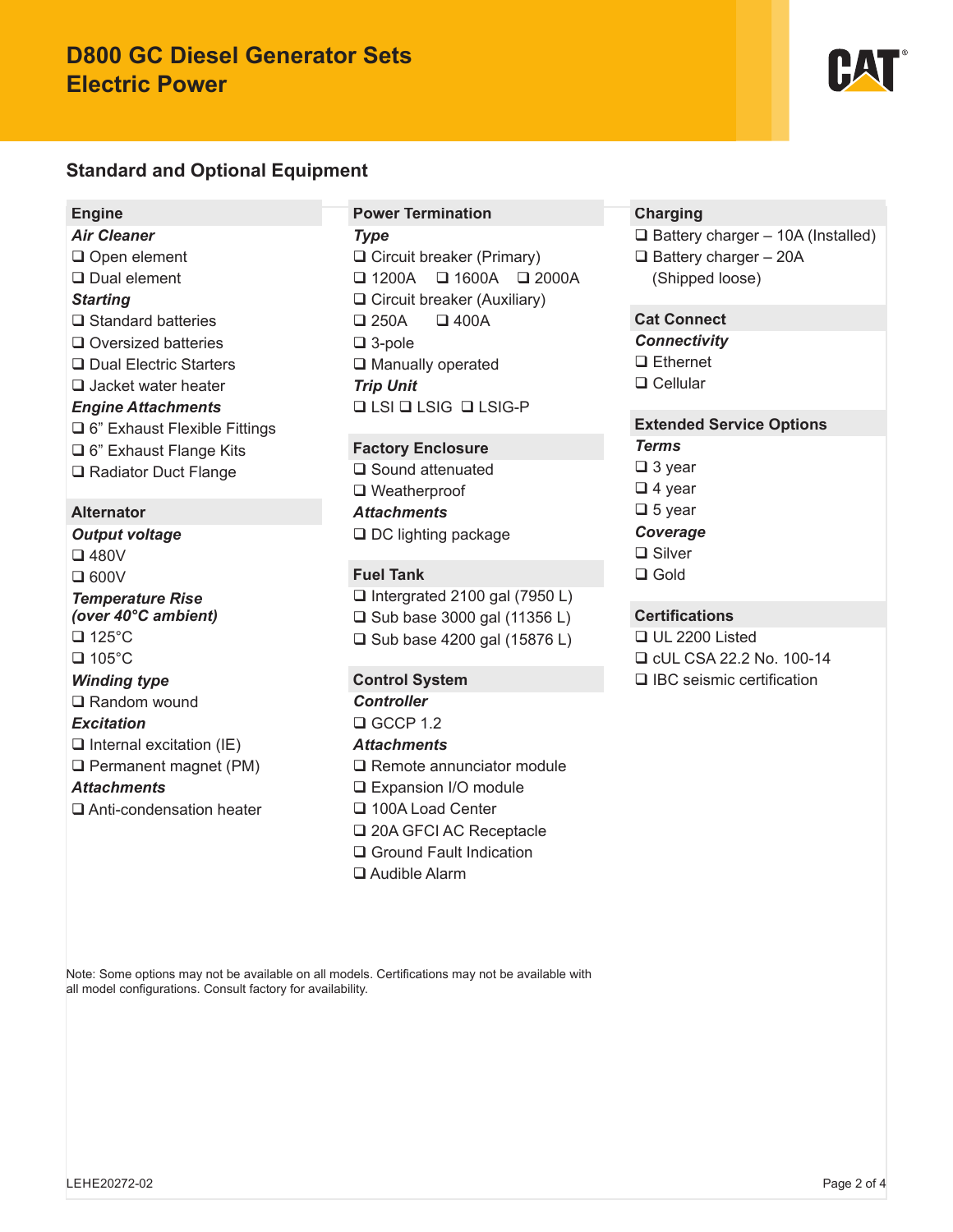# **D800 GC Diesel Generator Sets Electric Power**



# **Package Performance – D800 GC**

| Performance                                                       | <b>Standby</b>   |          |
|-------------------------------------------------------------------|------------------|----------|
| Frequency                                                         | 60 Hz            |          |
| Gen set power rating with fan                                     | 800 ekW          |          |
| Gen set power rating with fan $@$ 0.8 power factor                | 1000 kVA         |          |
| Fueling strategy                                                  | EPA ESE (Tier 2) |          |
| Performance number                                                | DM7696           |          |
| <b>Fuel Consumption</b>                                           |                  |          |
| 100% load with fan - L/hr (gal/hr)                                | 216.9            | (57.3)   |
| 75% load with fan - L/hr (gal/hr)                                 | 171.7            | (45.4)   |
| 50% load with fan - L/hr (gal/hr)                                 | 122.3            | (32.3)   |
| 25% load with fan $-$ L/hr (gal/hr)                               | 73.9             | (19.5)   |
| <b>Cooling System</b>                                             |                  |          |
| Radiator air flow restriction (system) - kPa (in. water)          | 0.12             | (0.48)   |
| Radiator air flow – $m^3/m$ in (cfm)                              | 943              | (33301)  |
| Engine coolant capacity $-L$ (gal)                                | 55               | (14.5)   |
| Radiator coolant capacity $-L$ (gal)                              | 49               | (12.9)   |
| Total coolant capacity - L (gal)                                  | 104              | (27.5)   |
| <b>Inlet Air</b>                                                  |                  |          |
| Combustion air inlet flow rate $-$ m <sup>3</sup> /min (cfm)      | 62.8             | (2216.4) |
| <b>Exhaust System</b>                                             |                  |          |
| Exhaust stack gas temperature $-$ °C (°F)                         | 511.4            | (952.5)  |
| Exhaust gas flow rate – $m^3/m$ in (cfm)                          | 170.3            | (6011.7) |
| Exhaust system backpressure (maximum allowable) - kPa (in. water) | 6.7              | (27.0)   |
| <b>Heat Rejection</b>                                             |                  |          |
| Heat rejection to jacket water - kW (Btu/min)                     | 330              | (18785)  |
| Heat rejection to exhaust (total) - kW (Btu/min)                  | 796              | (45257)  |
| Heat rejection to aftercooler - kW (Btu/min)                      | 162              | (9235)   |
| Heat rejection to atmosphere from engine - kW (Btu/min)           | 110              | (6240)   |
| Heat rejection from alternator - kW (Btu/min)                     | 40               | (2292)   |
| Emissions* (Nominal)                                              |                  |          |
| NOx mg/Nm <sup>3</sup> (g/hp-h)                                   | 2580             | (5.18)   |
| CO mg/Nm <sup>3</sup> (g/hp-h)                                    | 115.1            | (0.23)   |
| HC mg/Nm <sup>3</sup> (g/hp-h)                                    | 12.5             | (0.03)   |
| PM mg/Nm <sup>3</sup> (g/hp-h)                                    | 9.7              | (0.02)   |

\**mg/Nm3 levels are corrected to 5% O2. Contact your local Cat dealer for further information.*